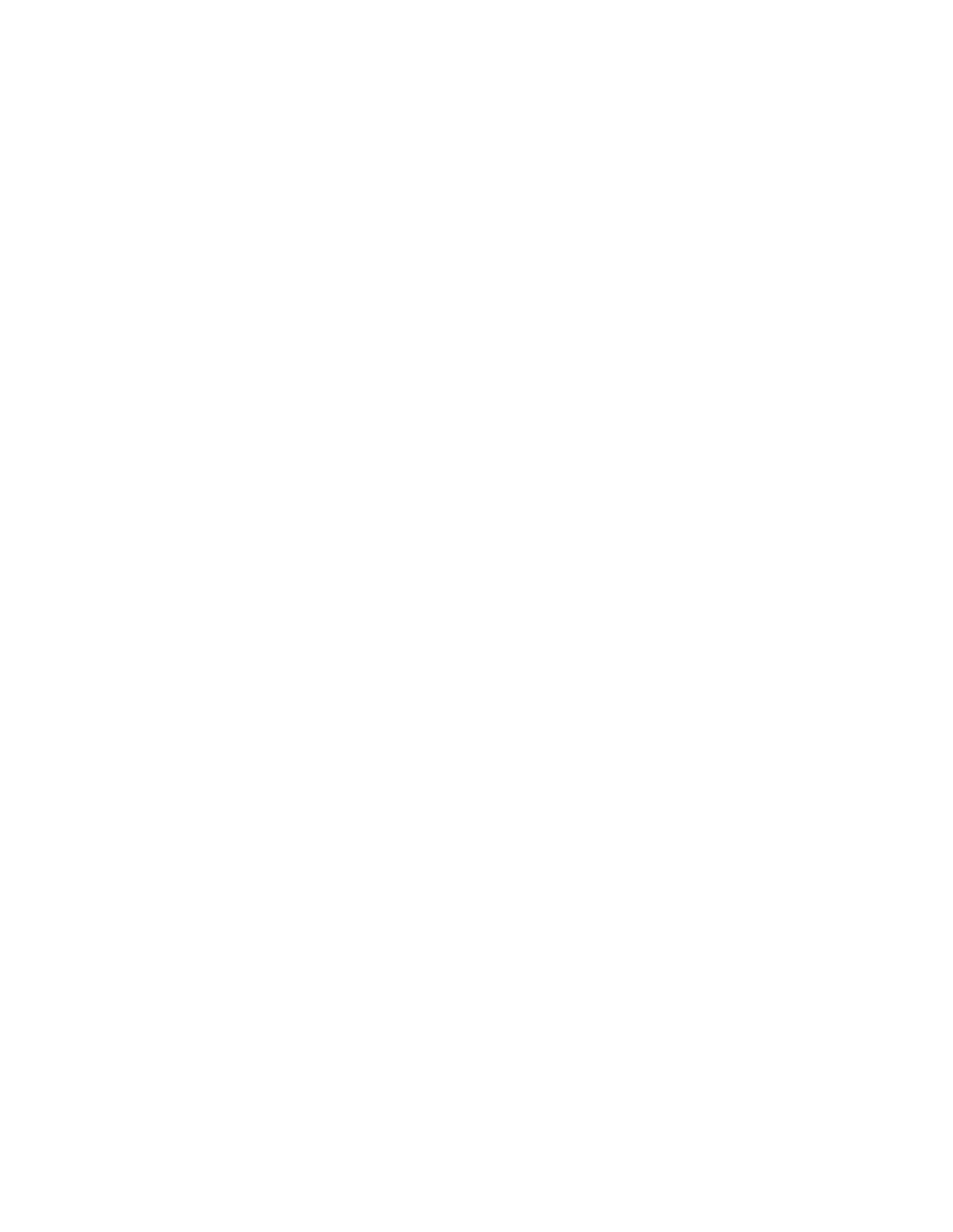## *City of Manitou Springs, Colorado*  **Historic District Design Guidelines**



*Adopted 2009*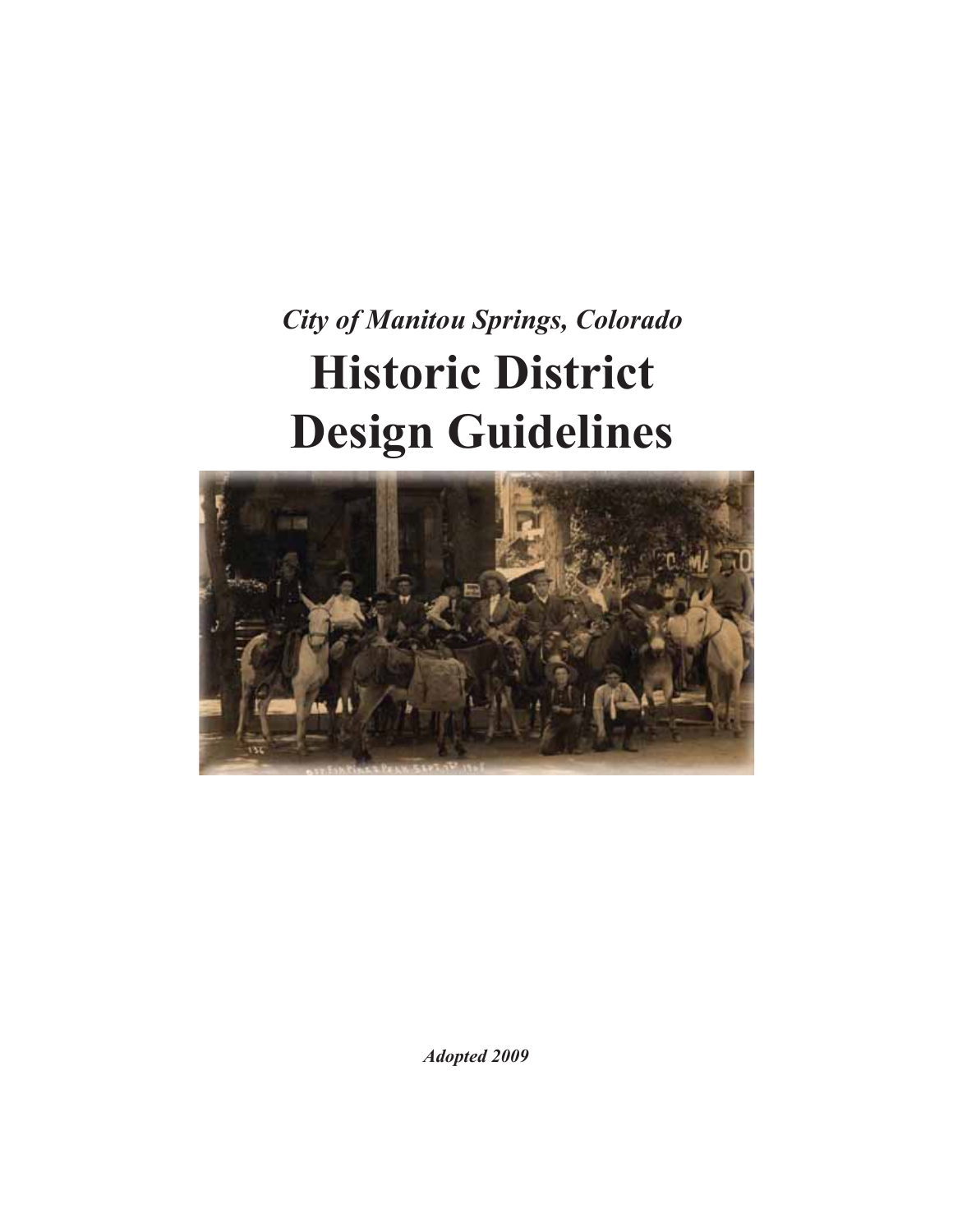

*El Colorado Lodge, Manitou Avenue, Manitou Springs Colorado*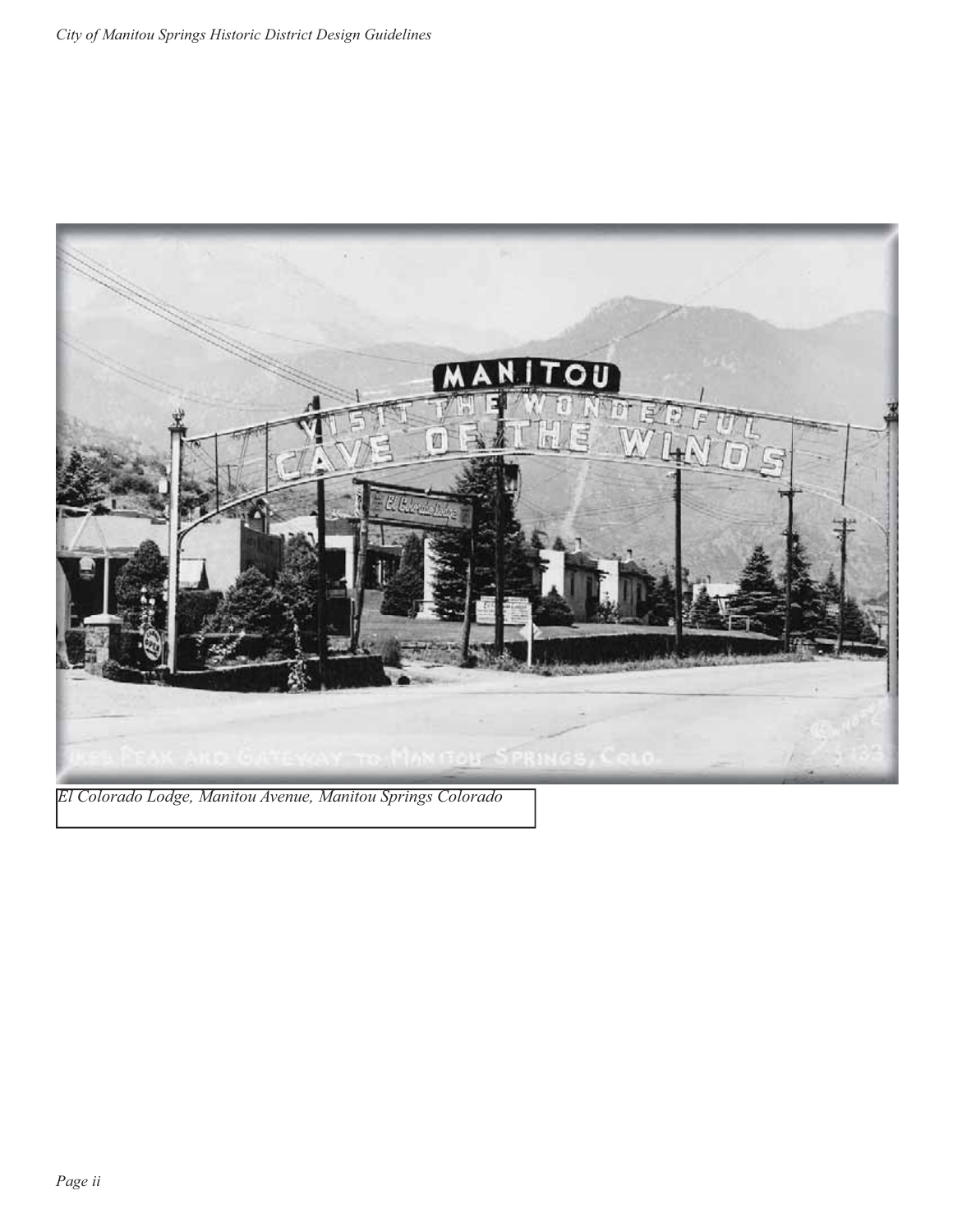## **Acknowledgements**

#### **City Council**

Eric Drummond, Mayor Ed Klingman Aimee Cox Donna Ford Marc Snyder Shannon Solomon Elizabeth Feder

#### **Historic Preservation Commission: Current and Former Commissioners**

Roger Armstrong Mary Marquis Charlie Case Bruno Pothier Karen Cullen Barbara Diamond

Teresa Blair Ann Nichols, Chair

Molly Wingate

Charlie Case, Neil Plass, Val St. Cloud, Joe Wilson: Former Chairs Kevin Abney, Cathy Spalding: Former Commissioners

#### **Planning Department**

Dan Folke, Planning Director Michelle Anthony, Planner Kari Kilroy, Administrative Assistant

#### **Participants in the Revision Process**

Many stakeholders participated in the revision and update process, including: Residents of Manitou Springs Business Owners Property Owners

#### **Consultant Team Project Mapping**

Parks & Gardens, LLC David Blankenship Thira, Inc.

*Questions regarding the Design Guidelines should be directed to:* The City of Manitou Springs Planning Department 606 Manitou Avenue Manitou Springs, Colorado 80829 719-685-4398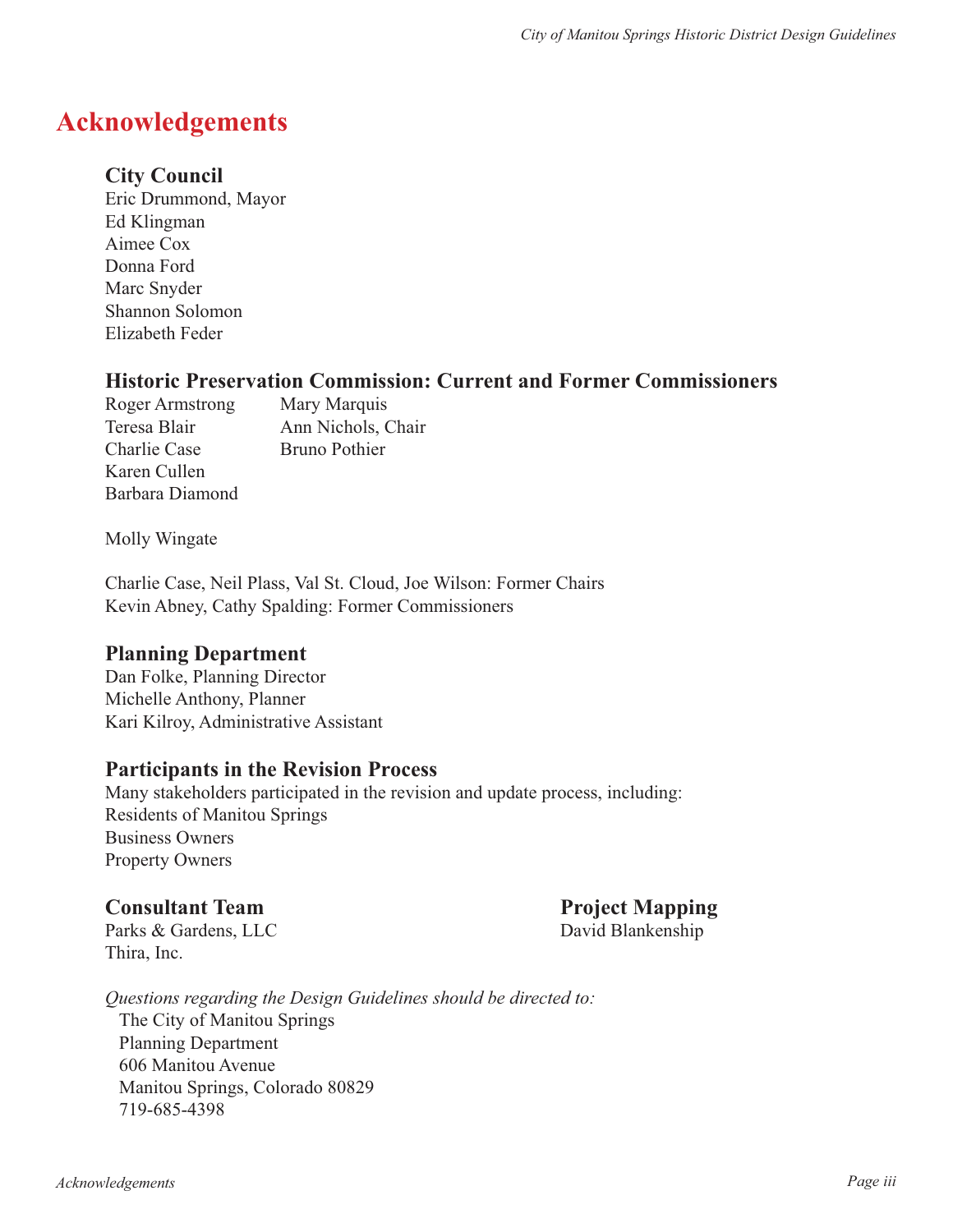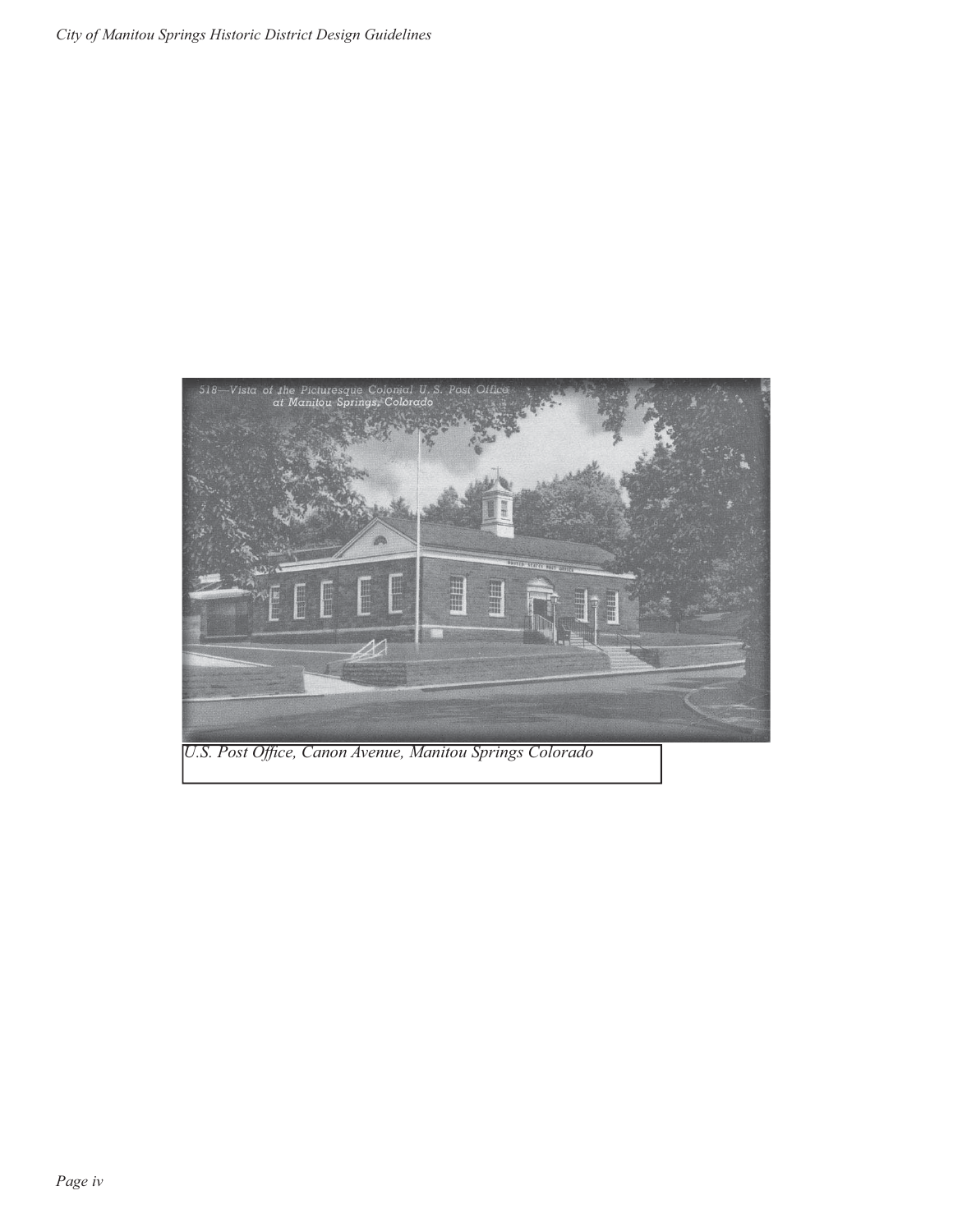### **Letter from The Historic Preservation Commission**

July 2009

Dear Reader,

Historic Preservation efforts in Manitou Springs have been ongoing for the last 30 years and represent a core community value. The Manitou Springs Historic Preservation Commission (MSHPC) appreciates the time it takes to read the following information and your efforts to plan a project that respects the Design Guidelines and the planning/approval process.

These Design Guidelines are the result of years of experience and months of work by the volunteers of the MSHPC, the Planning Department Staff, and Parks & Gardens, LLC – the consultant hired to help finalize this document. They will help you by providing a framework to follow as you design alterations to existing buildings or new construction within the Historic District. The City's preservation regulations require that proposed changes are consistent with the Guidelines, and they provide the MSHPC objective criteria by which to evaluate applications. Our Guidelines are based on nationally accepted preservation principles and have been refined to reflect Manitou Springs' unique local conditions, neighborhoods, and features. With conscientious adherence to the Guidelines, the City can provide a consistent, predictable review process and protect our impressive and irreplaceable historic resources, while still allowing for appropriate and compatible changes.

To orient you to the approval process and how to use this document, please refer to Chapter 1: Introduction and, particularly, the flow diagram on page 1.8. The Planning Staff is also always available to help you understand the Guidelines and the approval process (either administrative or through the Commission), and can advise you regarding the compatibility of a proposal with the Guidelines. Please contact the Planning Department early in your project planning - it will likely save you time and money!

Thank you for your interest and investment in the Historic District. Preservation of our historic resources and the character of Manitou Springs is an important task in which we are all partners.

Sincerely,

Manitou Springs Historic Preservation Commission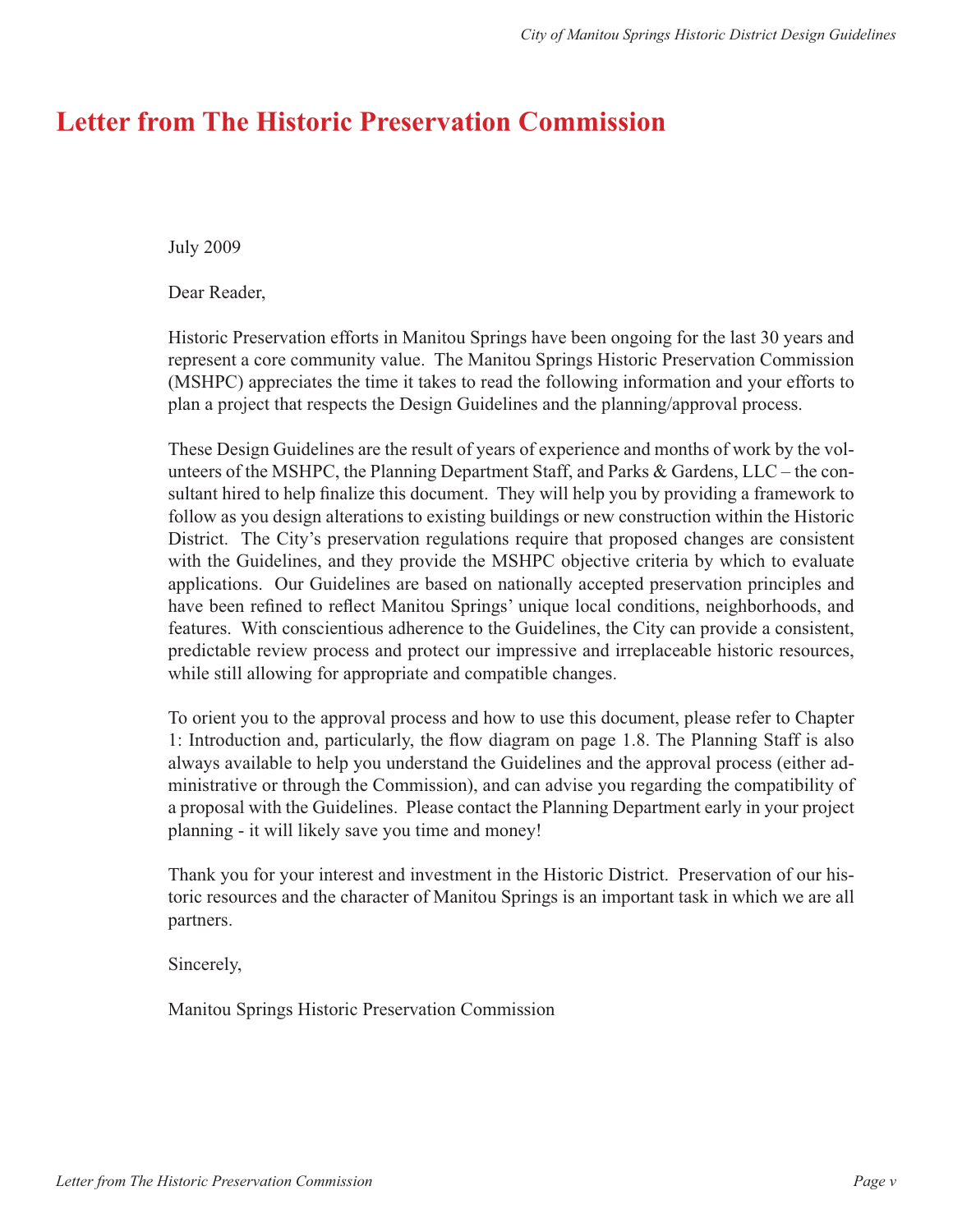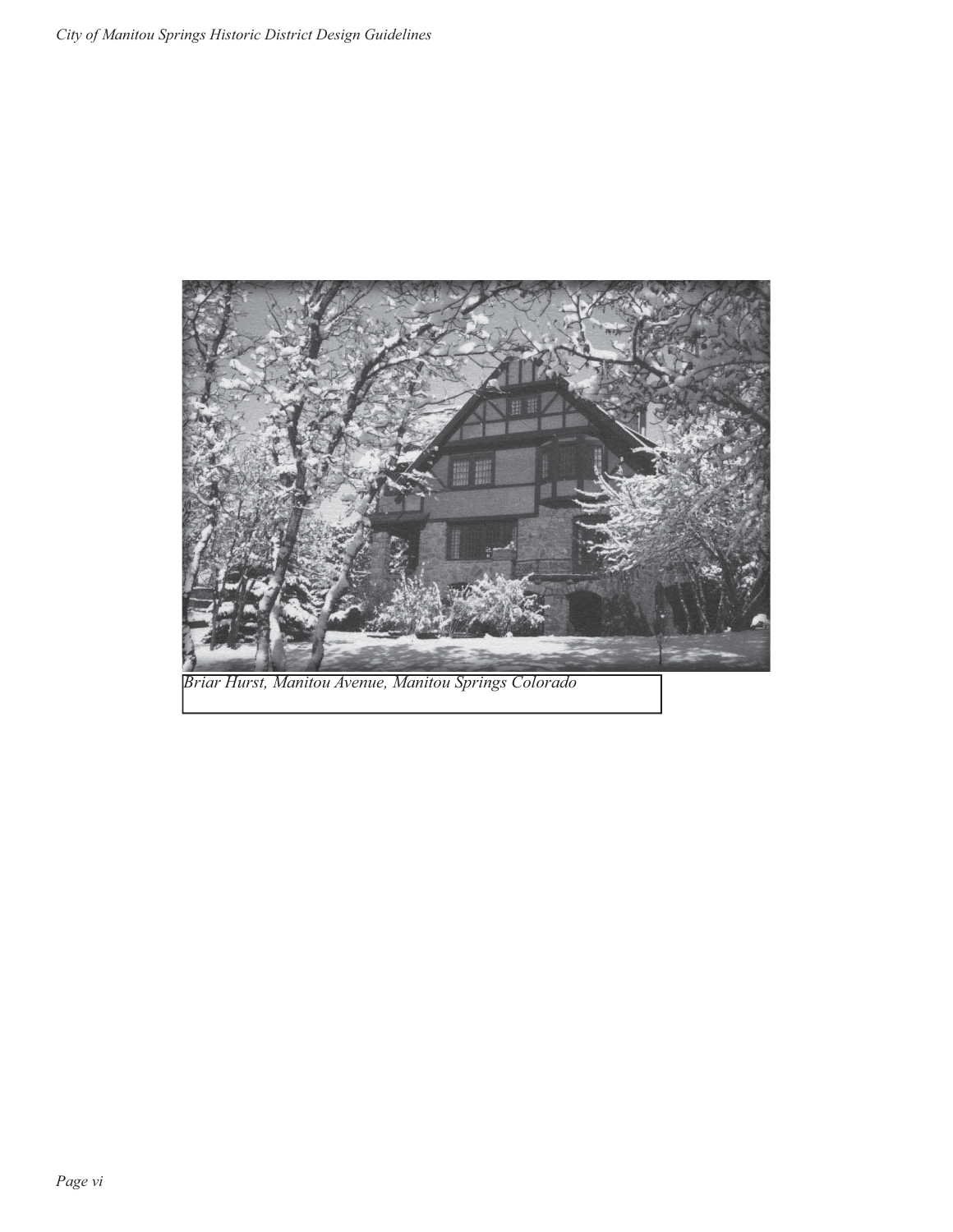## **Table of Contents**

| Chapter 1:                                               | Introduction<br>• Philosophy of the Design Guidelines<br>• How to Use the Design Guidelines<br>• Submittal Process                                                                                                 | 1.1                                       |
|----------------------------------------------------------|--------------------------------------------------------------------------------------------------------------------------------------------------------------------------------------------------------------------|-------------------------------------------|
| Chapter 2:                                               | <b>Historic Context</b><br>• Historic Subdistricts and Maps<br>• Architectural Styles                                                                                                                              | 2.1<br>2.7<br>2.69                        |
| Chapter 3:                                               | Guidelines for Sustainable Building Strategies                                                                                                                                                                     | 3.1                                       |
| Chapter 4:                                               | Guidelines for Preservation, Alterations and Additions<br>to Contributing Residential Structures                                                                                                                   | 4.1                                       |
| Chapter 5:                                               | Guidelines for New Residential Construction                                                                                                                                                                        | 5.1                                       |
| Chapter 6:                                               | Guidelines for Additions and Alterations to Non-Contributing Structures                                                                                                                                            | 6.1                                       |
| Chapter 7:                                               | Guidelines for New Construction in the Commercial Core                                                                                                                                                             | 7.1                                       |
| Chapter 8:                                               | Guidelines for New Construction and Additions in the<br>• Log Cabin Subdistrict<br>· El Colorado Lodge Subdistrict<br>· Villas Subdistrict<br>• Cliff Dwellings Subdistrict<br>• West Manitou Avenue Subdistrict   | 8.1<br>8.6<br>8.8<br>8.11<br>8.11<br>8.14 |
| Chapter 9:                                               | <b>Guidelines for Secondary Structures</b><br>• Sheds<br>• Garages<br>• Carports and Shade Structures                                                                                                              | 9.1                                       |
| Chapter 10:                                              | Guidelines for Site Improvements for Residential and Commercial Properties                                                                                                                                         | 10.1                                      |
| Chapter 11:                                              | Guidelines for Building Relocation                                                                                                                                                                                 | 11.1                                      |
| Appendix A:<br>Appendix B:<br>Appendix C:<br>Appendix D: | Secretary of the Interior: Standards for Treatment of Historic Properties<br>Technical Maintenance and Preservation Information<br>Tax Credits and Other Incentives for Historic Preservation<br>Glossary of Terms | $A-1$<br>$B-1$<br>$C-1$<br>$D-1$          |
| Index                                                    | Forthcoming                                                                                                                                                                                                        |                                           |